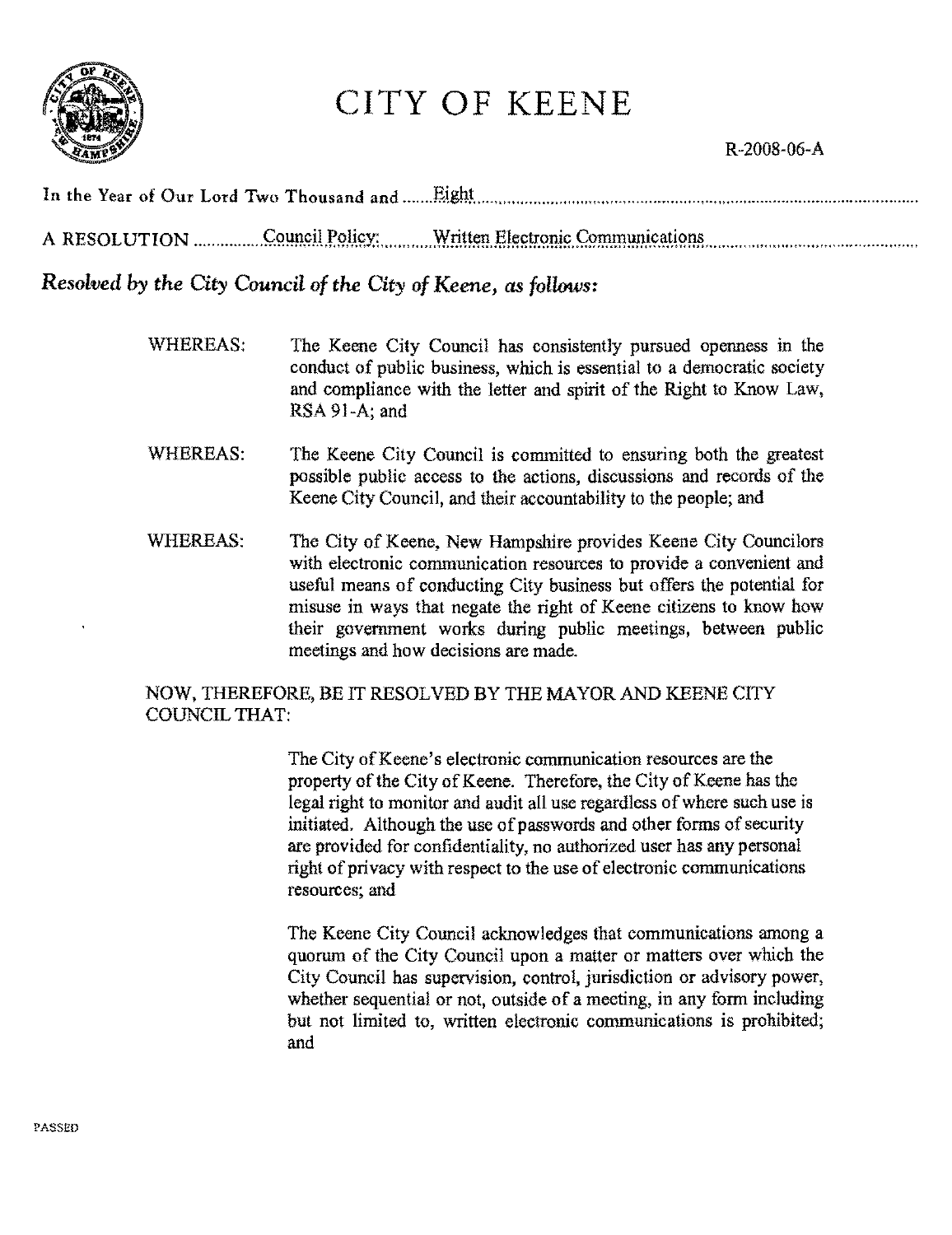The Keene City Council acknowledges that written communications among a quorum of the City Council concerning purely administrative matters such as the delivery of materials for a meeting is not prohibited; and

The Keene City Council acknowledges that written electronic communications received by a City Councilor regarding legitimate city business shall be forwarded to the City Clerk with instructions directing that the electronic communication be filed into the record.

AND BE IT FURTHER RESOLVED THAT:

The City Clerk shall be given the authority to monitor, audit and access electronic communications involving Keene City Councilors to ensure compliance with this policy and to efficiently respond to any right to know or discovery requests.

haly ale negro

Passed: September  $\frac{18}{100}$  2008<br>A true copy; attest... City Clerk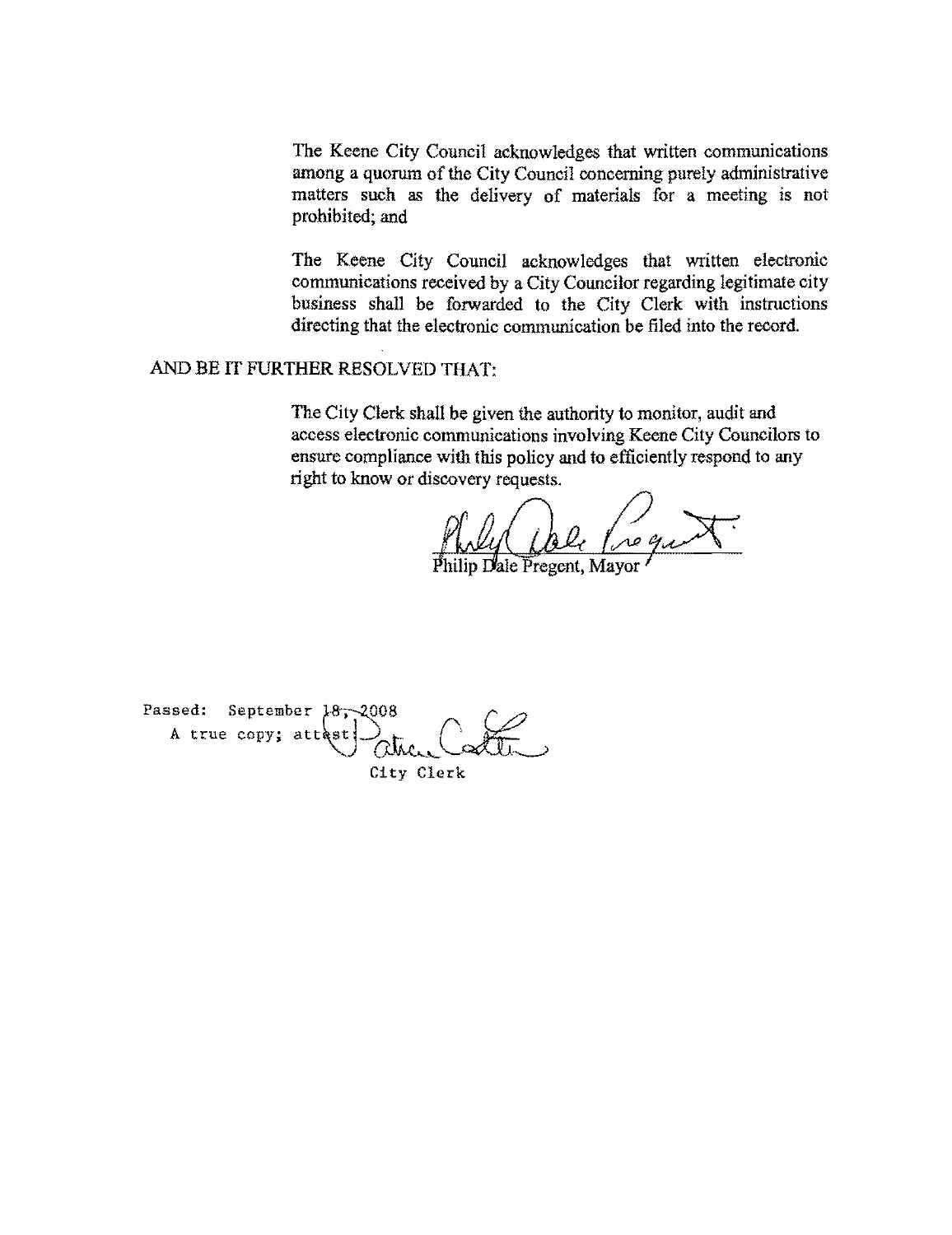

# **CITY OF KEENE**

In the Year of Our Lord Two Thousand and ........ Eight. 

## Resolved by the City Council of the City of Keene, as follows:

- WHEREAS: The Keene City Council has consistently pursued openness in the conduct of public business, which is essential to a democratic society and compliance with the letter and spirit of the Right to Know Law. **RSA 91-A**
- **WHEREAS:** The Keene City Council is committed to ensuring both the greatest possible public access to the actions, discussions and records of the Keene City Council, and their accountability to the people; and
- **WHEREAS:** The City of Keene, New Hampshire provides Keene City Councilors with electronic communication resources to provide a convenient and useful means of conducting City business but offers the potential for misuse in ways that negate the right of Keene citizens to know how their government works during public meetings, between public meetings and how decisions are made.

## NOW THEREFORE BE IT RESOLVED BY THE MAYOR AND KEENE CITY **COUNCIL THAT:**

The City of Keene's electronic communication resources are the property of the City of Keene. Therefore, the City of Keene has the legal right to monitor and audit all use regardless of where such use is initiated. Although the use of passwords and other forms of security are provided for confidentiality, no authorized user has any personal right of privacy with respect to the use of electronic communications resources; and

The Keene City Council acknowledges that communications among a quorum of the City Council over which the City Council has supervision, control, jurisdiction or advisory power, whether sequential or not, outside of a meeting, in any form including but not limited to, written electronic communications is prohibited; and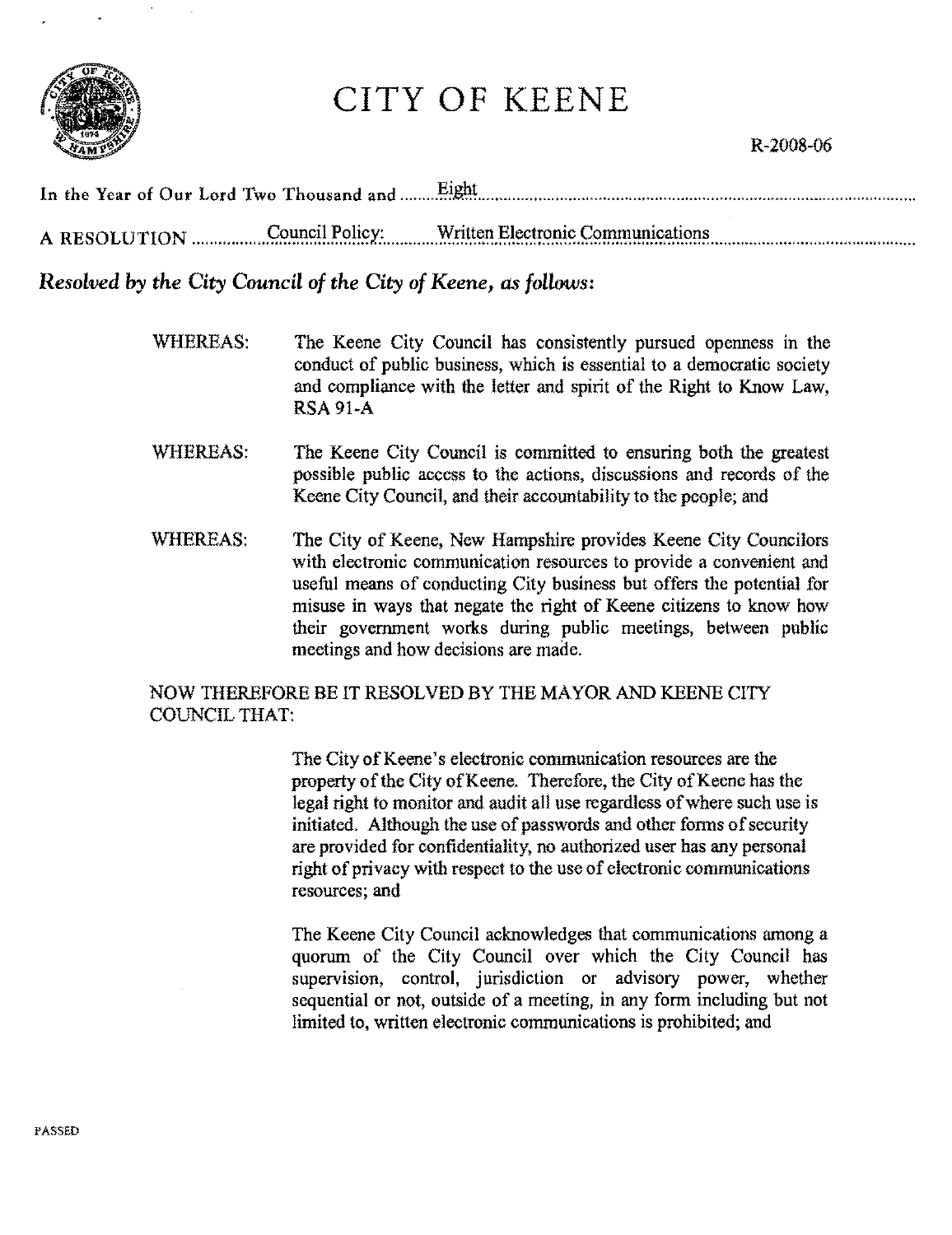The Keene City Council acknowledges that written communications among a quorum of the City Council concerning purely administrative matters such as the delivery of materials for a meeting is not prohibited; and

The Keene City Council acknowledges that written electronic communications received by a City Councilor regarding legitimate city business shall be forwarded to the City Clerk with instructions directing that the electronic communication be filed into the record; and

#### AND BE IT FURTHER RESOLVED THAT:

The City Clerk shall be given the authority to monitor, audit and access electronic communications involving Keene City Councilors to ensure compliance with this policy and to efficiently respond to any right to know or discovery requests.

Philip Dale Pregent, Mayor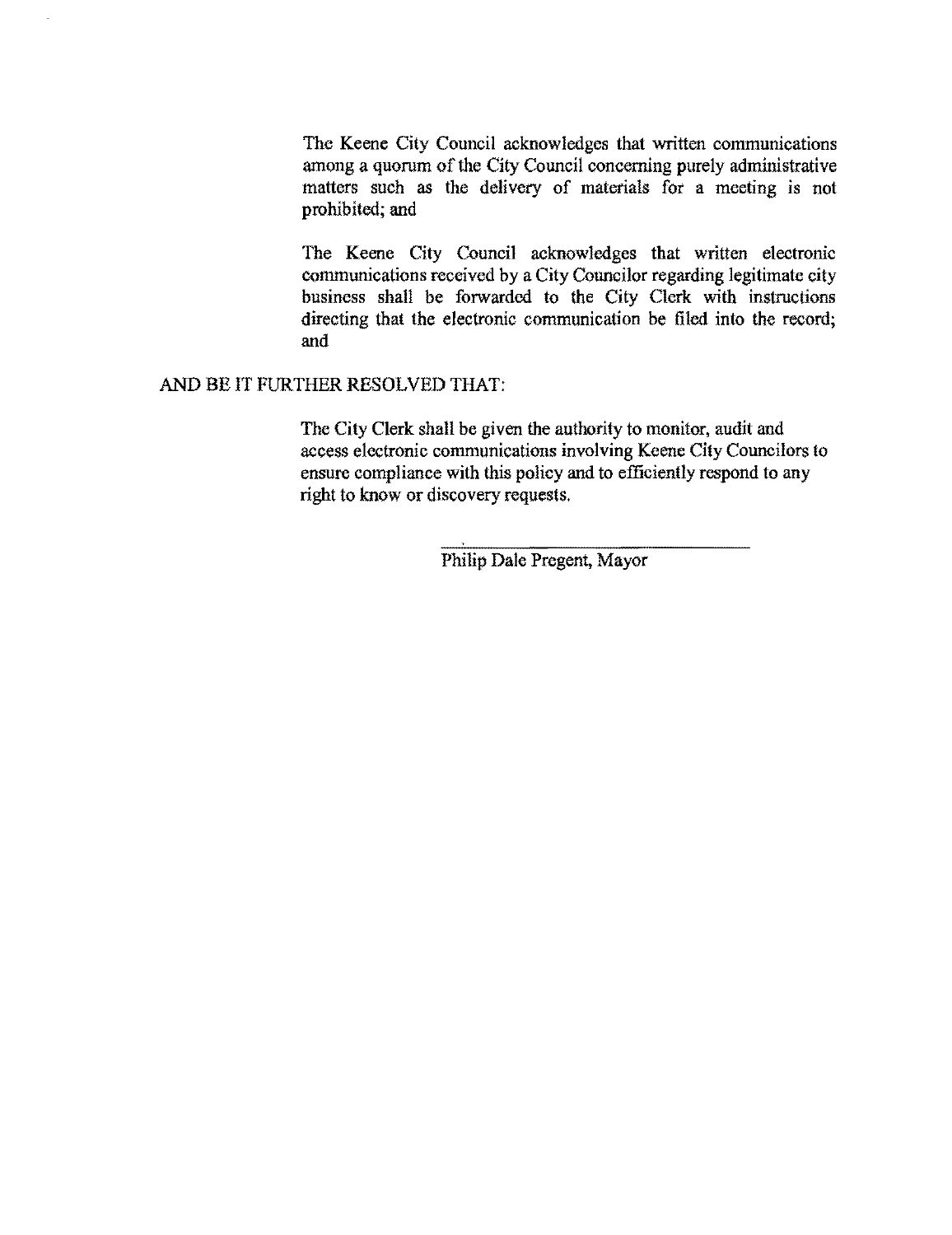#### City of Keene NEW HAMPSHIRE

September II, 2008

In City Council September 18, 2008 The report was filed into the record.

TO: Mayor and City Council

FROM: Finance, Organization and Personnel Committee

### SUBJECT: **RESOLUTION - R-2008-06-A: Council Policy - Relating to Electronic Communications**

On a vote of  $5 - 0$ , the Finance, Organization and Personnel Committee recommends the adoption of Resolution R·2008·06 A.

Eynini & Georgina

Background Notes:

Mr. Dow stated that this Resolution was introduced because of the recent changes in the State's right to know law in application to legislative bodies. This policy shows support for open government and acts as a framework for the City Councilors to understand the acceptable use of written electronic communications with City business. This policy gives the authority to the City Clerk to monitor, audit and access email communications involving the City Councilors to ensure that City business is properly filed to ensure compliance with the open meeting laws. It is their intent to provide Councilors with City email accounts and to have training for the City Council on the City's acceptable use policy as soon as they have those accounts established and in sync with the proposed email archive application which is to be deployed by December 2008. This policy is coming back with some minor language changes by the City Attomey. Mr. Mullins stated that effective July 1,2008, there was a significant rewrite to 91-A specifically with respect email communications among the members of the Board. They changed the language in the policy to reflect the statutory changes. He stated that it was designed to remind public bodies that email communications are a fact, here to stay and that 91·A had to be adjusted to make sure that there was openness in the process. This policy deals with the question of communications among the Board and that anything that they do here in an electronic format is recognized by the members of the Board to be public documents. Councilor Stout pointed out the enforceability requiring an elected City official to actually file email messages. He asked ifthere would there be a penalty ensuing. Mr. Mullins stated that ifit was coming through the City's electronic resources it will be captured by the city system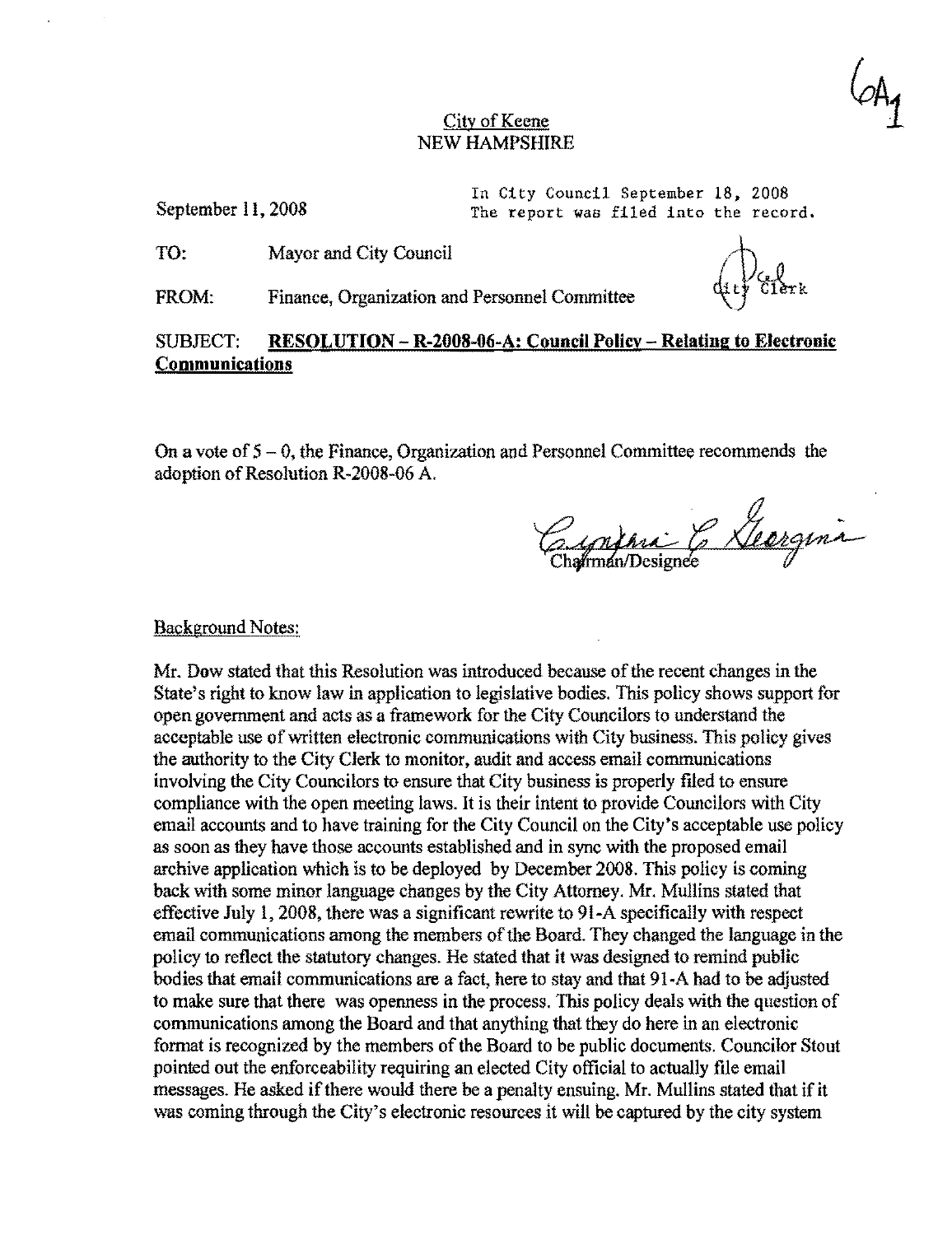and they will have it one way or the other. Councilor Stout stated that many of them have multiple email accounts. Mr. Mullins stated that the Statue applies within the context of the communications among the Board primarily and that they can still have communications either by email, phone, and letter, in person and that the purpose of this was to coordinate what happens when they were acting as a public body. If they receive email at one of their personal email accounts which relates to City business, they should forward the email to the City Clerk. Councilor Stout stated that it sets up an elected official with a possible liability in the event that said official gets an email, doesn't forward it, and the person claims neglect on the part of the official. Mr. Mullins stated that generally the City Council is acting in a legislative capacity and not in a quasi judicial capacity and that it was important to keep the distinction in mind. He stated that it wasn't any different than being at the transfer station and someone comes up and orally communicates to them. Council Lane asked how it would work if one Councilor asks him a question and he responds and then another Councilor asks in a separate email the same question and he answers it wouldn't this violate the quorum. Mr. Mullins stated that if he sent out his response to everyone, everyone is involved in that discussion but if he is emailing each one individually it was no different than the 2 of them talking on the phone. He stated that if he started having sequential conversations then it begins to look like a quorum. Councilor Stout asked if a string of messages could constitute a violation. Mr. Mullins stated that it could and that part of the training involved in the process was to train people how to use it.

Councilor Lane made the following motion which was seconded by Councilor Bendzinski.

On a vote of  $5 - 0$ , the Finance, Organization and Personnel Committee recommends the adoption of Resolution R-2008-06 A.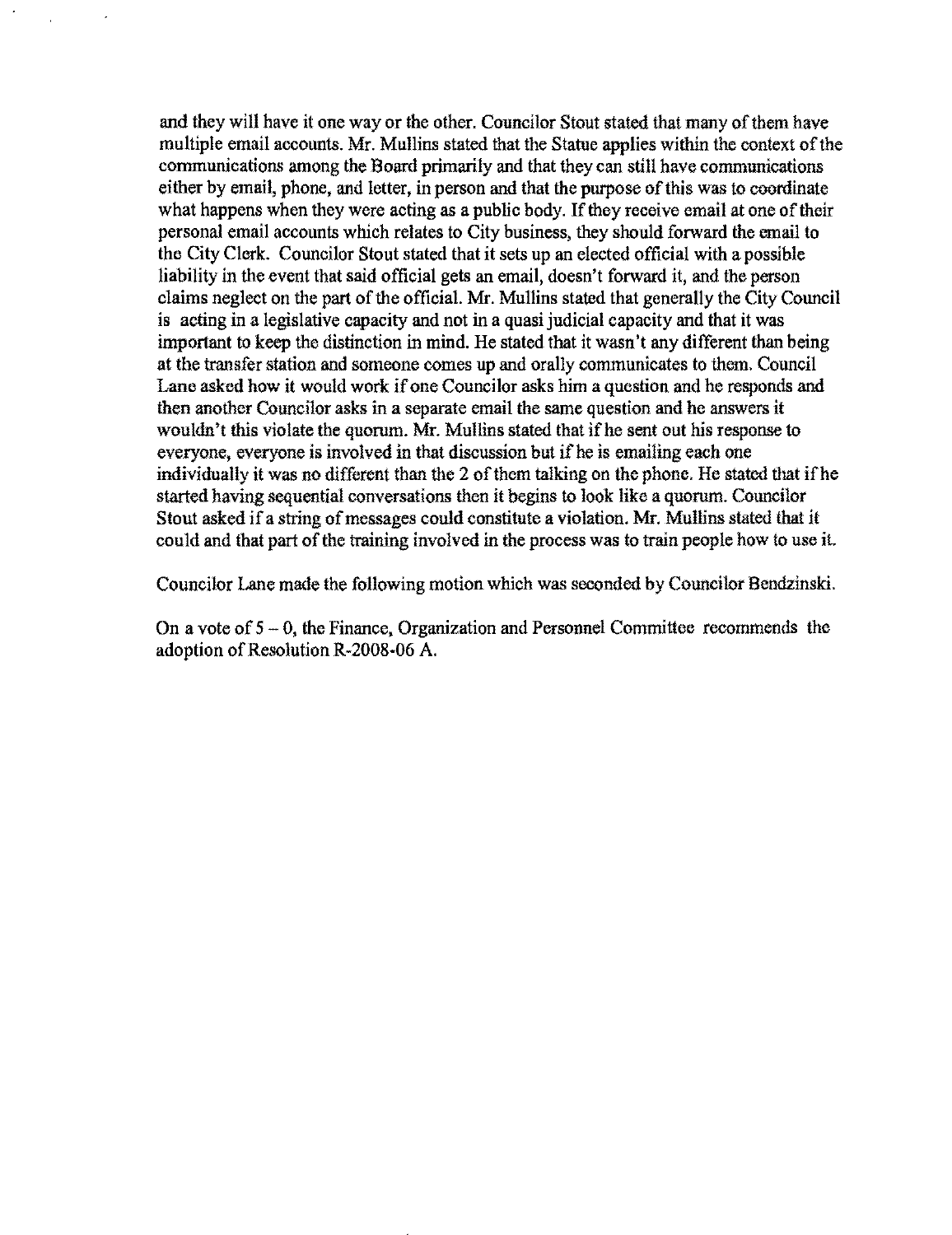#### City of Keene NEW HAMPSHIRE

In City Council March 6, 2008<br>More time grapted. NEW HAMPSHIRE<br>February 28, 2008<br>More time granted.<br> $\frac{1}{\sqrt{2\pi}}\left(\frac{1}{\sqrt{2\pi}}\right)^{1/2}$ 

TO: Mayor and City Council . Concerned the council of the council case of the council case of the council case of the council case of the council case of the council case of the council case of the council case of the coun

FROM: Finance, Organization and Personnel Committee

## SUBJECT: MEMORANDUM Records Manager/Deputy City Clerk and RESOLUTION: R-2008-06: Council Policy - Email Use.

On 3-0 votc, the Finance, Organization and Personnel Committee recommends putting this item on more time.

Background Notes:

Mr. Dow addressed the Committee again and stated that at the last operating budget funding for an email archive system, which also includes email accounts for the Councilors, was put in place. He stated that staff was in the process of working out this contract with a vendor and wanted to get a policy relative to Councilor's use of this resource in place.

Councilor Bendzinski stated that he keeps getting emails about his aecount having to be activated and asked for clarification. Mr. Dow stated that his understanding is that the accounts have not yet been activated and asked the Councilor to print out a copy of the email so staff could verify the issue.

Chair Geergina asked whether this email system would permit constituents to get in touch with her via the City email address. Mr. Dow answered in the affirmative and added that the email would be disseminated through the City Clerk's office. Councilor Stout asked whether this would mean that with this new system in place, the Clerk's office would not be acting on Councilors' behalf. Mr. Dow stated that the emails would be captured in an archive system that the Clerk's office can access but it would not be acted on by staff.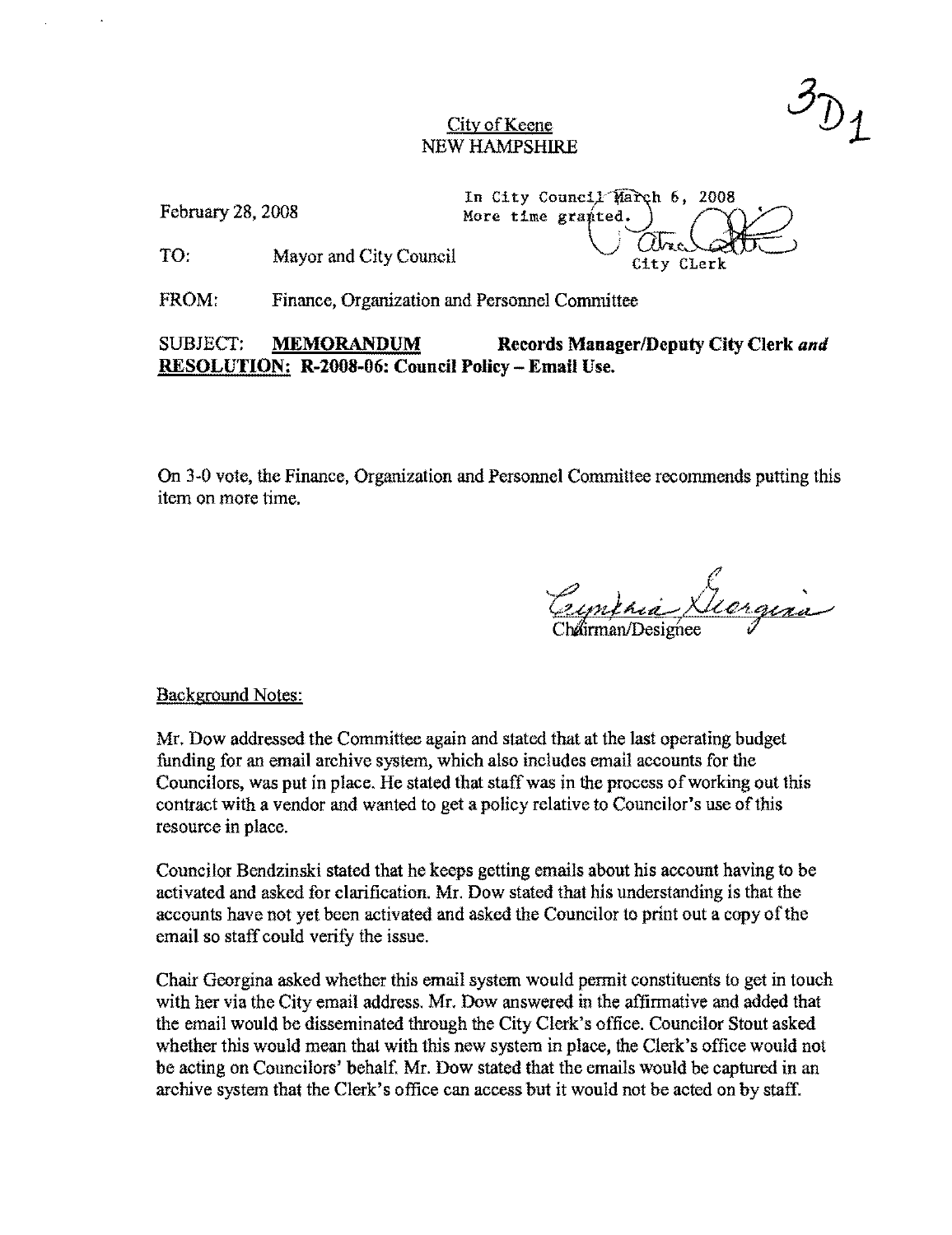The City Manager stated Councilors would be encouraged to use the email accounts provided by the City and not use their personal accounts, but by using the City accounts it . creates a permanent record which would be subject to scrutiny by anyone and felt the Council should be aware of this. He also added that the manner in which the Council discusses issues between each other, which should be part of the public process could placc a Councilor in a difficult position. The Manager as a result suggested that staff give a presentation on this issue to the City Council so that the Council is aware of what this process is all about.

Mayor Pregent stated that the reason this process was put in place was because of an issue that came up last year in Rochester where they did not have the record and it was a long process to be able to obtain this record.

 $\frac{1}{2}$